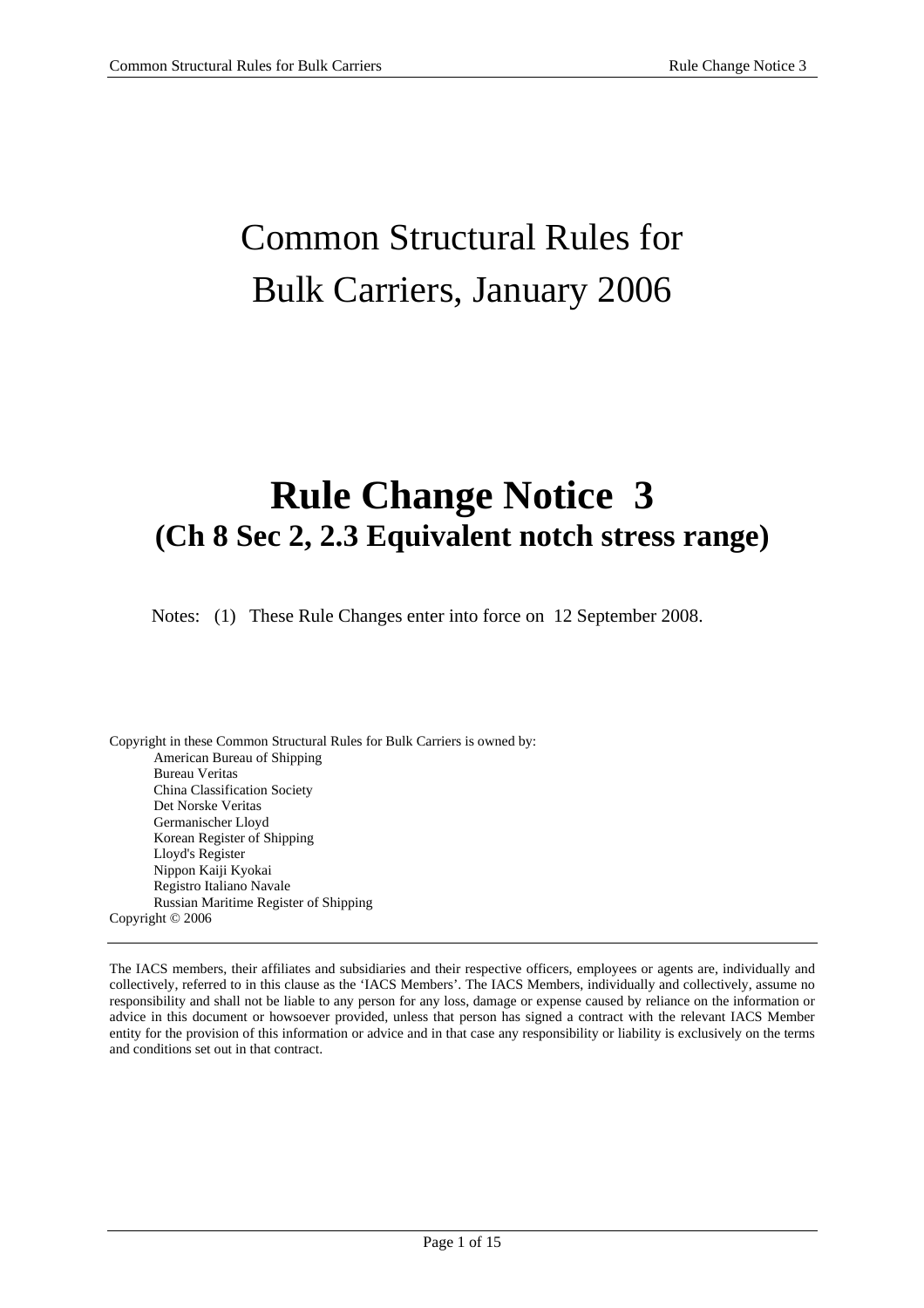For technical background for Rule Changes in this present document, reference is made to separate document Technical Background for Rule Change Notice 3

## **Chapter 8 Fatigue Check of Structural Details**

## **Section 2 – FATIGUE STRENGTH ASSESSMENT**

## **2. Equivalent notch stress range**

### **2.3 Equivalent notch stress range**

#### **2.3.1 Equivalent notch stress range**

The equivalent notch stress range, in  $N/mm^2$ , for each loading condition is to be calculated with the following formula:

 $\Delta \sigma_{eq, i} = K_f \Delta \sigma_{equiv}$ , *j* 

where:

 $\Delta\sigma_{equiv}$ , *j*: Equivalent hot spot stress range, in N/mm<sup>2</sup>, in loading condition "*j*" obtained by [2.3.2].

*K<sub>f</sub>* : Fatigue notch factor defined in Tab 1.

| <b>Subject</b>      | <b>KfNat Crinding</b><br><b>Without weld grinding</b> | $^{\backprime}$ rindino $^{\backprime}$<br><b>With weld grinding</b><br>(not applicable for<br>ordinary stiffeners and<br><u>boxing fillet welding*1</u> ) |
|---------------------|-------------------------------------------------------|------------------------------------------------------------------------------------------------------------------------------------------------------------|
| Butt welded joint   | 1.25                                                  |                                                                                                                                                            |
| Fillet welded joint | 1.30                                                  | $1.15 *2$                                                                                                                                                  |
| Non welded part     | 00                                                    |                                                                                                                                                            |

Table 1: Fatigue notch factors  $K_f$ 

Note:

\*1 Boxing fillet welding is defined as a fillet weld around a corner of a member as an extension of the principal weld.

 $\overline{*2}$  This is applicable for deep penetration welding, or full penetration welding only.

In case where grinding is performed, full details regarding grinding standards including the extent, smoothness particulars, final welding profiles, and grinding workmanship as well as quality acceptance criteria are to be submitted to the Society for approval.

It is preferred that any grinding is carried out by rotary burrs, is to extend below plate surfaces in order to remove any toe defects and ground areas are to have sufficient corrosion protection.

Such treatments are to procedure smooth concave profiles at weld toes with the depth of these depressions penetrating into plate surfaces to at least 0.5mm below the bottom of any visible undercuts.

The depth of any grooves produced is to be kept to a minimum and, in general, kept to a maximum of 1mm.

Under no circumstances is grinding depth to exceed 2mm or 7 % of plate gross thickness, whichever is smaller.

Grinding has to extend to 0.5 longitudinal spacing or 0.5 frame spacing at the each side of hot spot locations.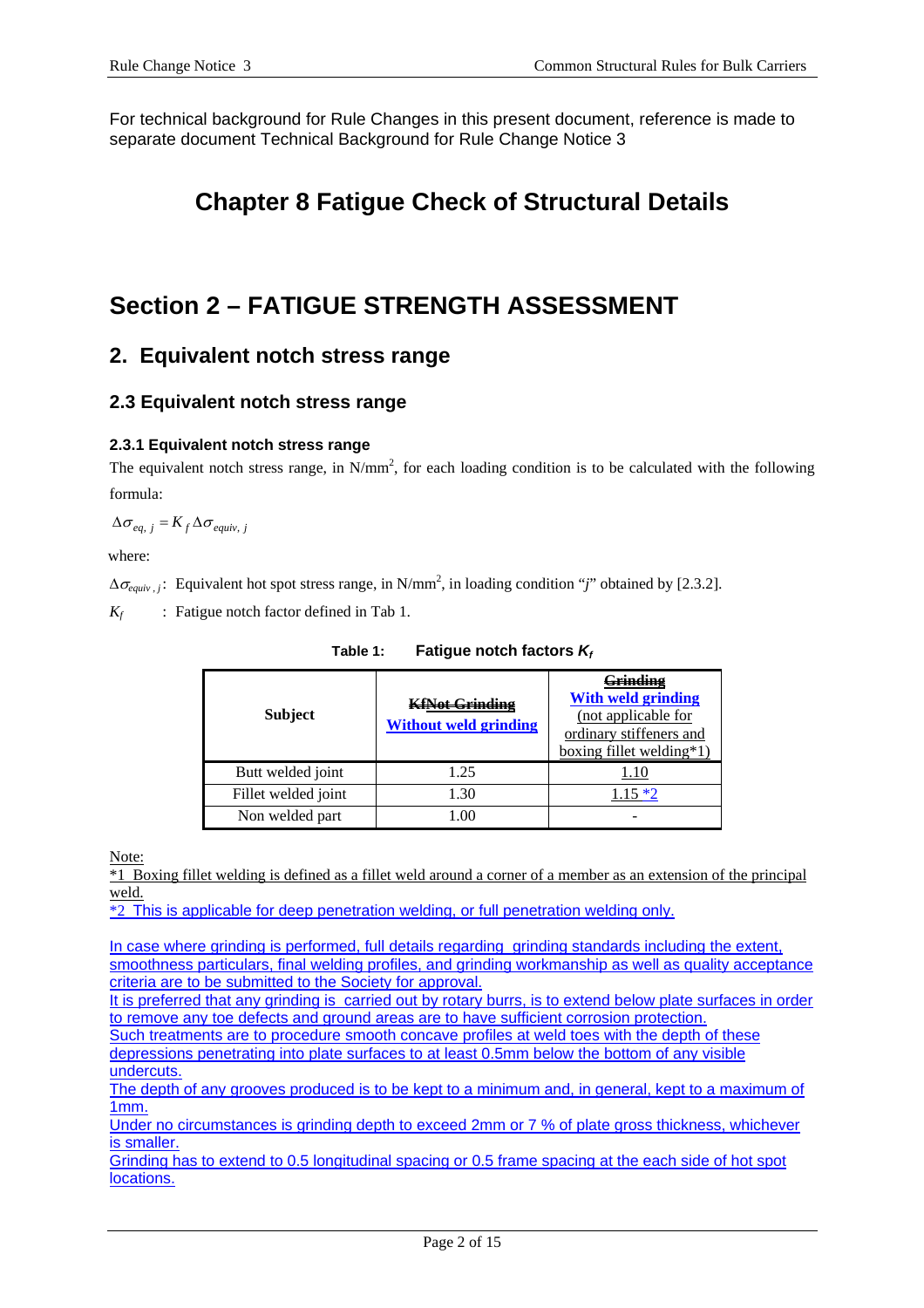#### **2.3.2 Equivalent hot spot stress range**

The equivalent hot spot stress range, in  $N/mm^2$ , is to be calculated for each loading condition with the following formula:

 $\Delta \sigma_{\text{equiv}, i} = f_{\text{mean}, i} \cdot \Delta \sigma_{W, i}$ 

where:

 $f_{mean, j}$  : Correction factor for mean stress :

- for hatch corners  $f_{mean, i} = 0.77$
- for primary members and longitudinal stiffeners connections,  $f_{mean,i}$  corresponding to the condition "*j*" taken equal to:

$$
f_{mean, j} = \max \left\{ 0.4, \left[ \max \left( 0, \frac{1}{2} + \frac{-\ln(10^{-4})}{4} \frac{\sigma_{m, j}}{\Delta \sigma_{W, j}} \right) \right]^{0.25} \right\}
$$

 $\sigma_{m,1}$  : Local hot spot mean stress, in N/mm<sup>2</sup>, in the condition "1", obtained from the following formulae:

If  $0.6\Delta\sigma_{w}$ ,  $\geq 2.5R_{\text{eff}}$ :

$$
0.6\Delta\sigma_{m,1} = -0.18\Delta\sigma_{W,1}
$$

If  $0.6 \Delta \sigma_{w}$ , <  $2.5 R_{e}$ :

$$
\sigma_{m,1} = R_{eH} - 0.6\Delta\sigma_{W,1} \qquad \text{for} \quad 0.6\Delta\sigma_{W,1} > R_{eH} - \sigma_{res} - \sigma_{mean,1}
$$
\n
$$
\sigma_{m,1} = \sigma_{mean,1} + \sigma_{res} \qquad \text{for} \quad 0.6\Delta\sigma_{W,1} \le R_{eH} - \sigma_{res} - \sigma_{mean,1}
$$

 $\sigma_{m,j}$  : Local hot spot mean stress, in N/mm<sup>2</sup>, in the condition "*j*", obtained from the following formulae:

• If  $0.24 \sigma_{W,j} \ge R_{eH}$ :

$$
\sigma_{m,j(j\neq 1)}=-0.18\Delta\sigma_{W,j}
$$

If  $0.24\sigma_{W}$ ,  $\lt R_{\rho H}$ :  $\sigma_{m, i(j \neq 1)} = -R_{eH} + 0.24 \Delta \sigma_{W, j}$  for  $0.24 \Delta \sigma_{W, j} > R_{eH} + \sigma_{m, 1} - \sigma_{mean, 1} +$ <sub>mean, *j*</sub>  $\sigma_{m,j(j\neq 1)} = \sigma_{m,1} - \sigma_{mean,1} + \sigma_{mean,j}$  for  $0.24 \Delta \sigma_{W,j} \leq R_{eH} + \sigma_{m,1} - \sigma_{mean,1} + \sigma_{mean,j}$ 

 $\sigma_{mean, j}$  : Structural hot spot mean stress, in N/mm<sup>2</sup>, corresponding to the condition "*j*"

$$
\sigma_{res}
$$
: Residual stress, in N/mm<sup>2</sup>, taken equal to: ~~obtained from the following formulae:~~  
 $\sigma_{res}$  max $\{\sigma_{res, j}, \sigma_{res, j}, \sigma_{res, j}, \sigma_{res, j}\}$ 

$$
\sigma_{res} = 0.25 R_{eH} \qquad \qquad \text{for stiffener end connection}
$$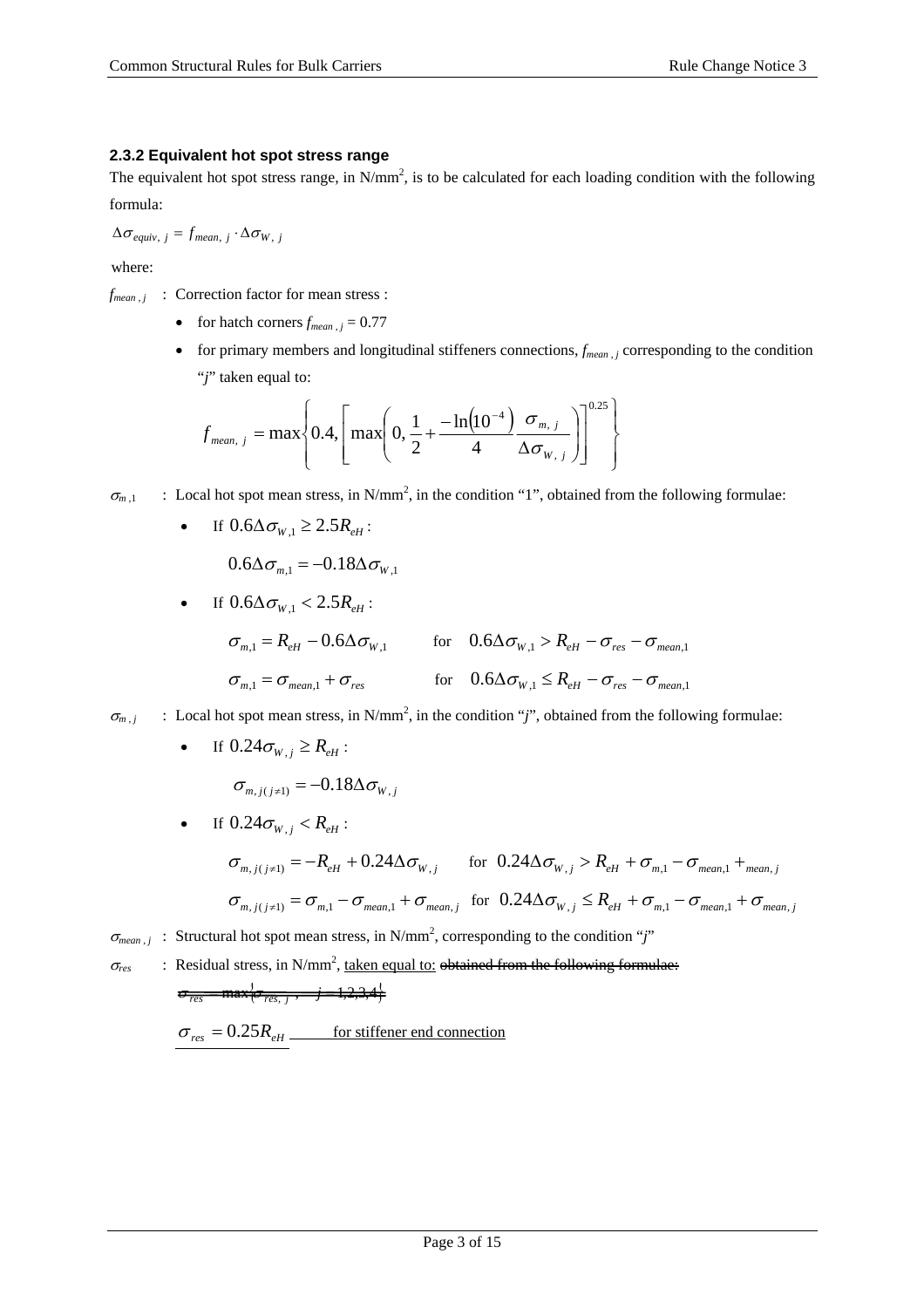$$
\sigma_{res} = 0
$$
 for non welled part and primary members (cruciform joint or butt well)  
\n
$$
\sigma_{res, j} = \begin{cases}\n\text{max}[-R_{eH}, \min\{R_{eH}, \sigma_{res0} + \sigma_{mean, j} + 0.6\Delta\sigma_{W, j}\} - \sigma_{mean, j} - 0.6\Delta\sigma_{W, j}]\n\end{cases}
$$
\nfor  $\sigma_{mean, j} \ge 0$   
\n
$$
\sigma_{res, j} = \begin{cases}\n\text{min}[R_{eH}, \max\{-R_{eH}, \sigma_{res0} + \sigma_{mean, j} - 0.24\Delta\sigma_{W, j}\} - \sigma_{mean, j} + 0.24\Delta\sigma_{W, j}]\n\end{cases}
$$
\nfor  $\sigma_{mean, j} < 0$   
\nfor  $\sigma_{mean, j} < 0$   
\nfor non welled part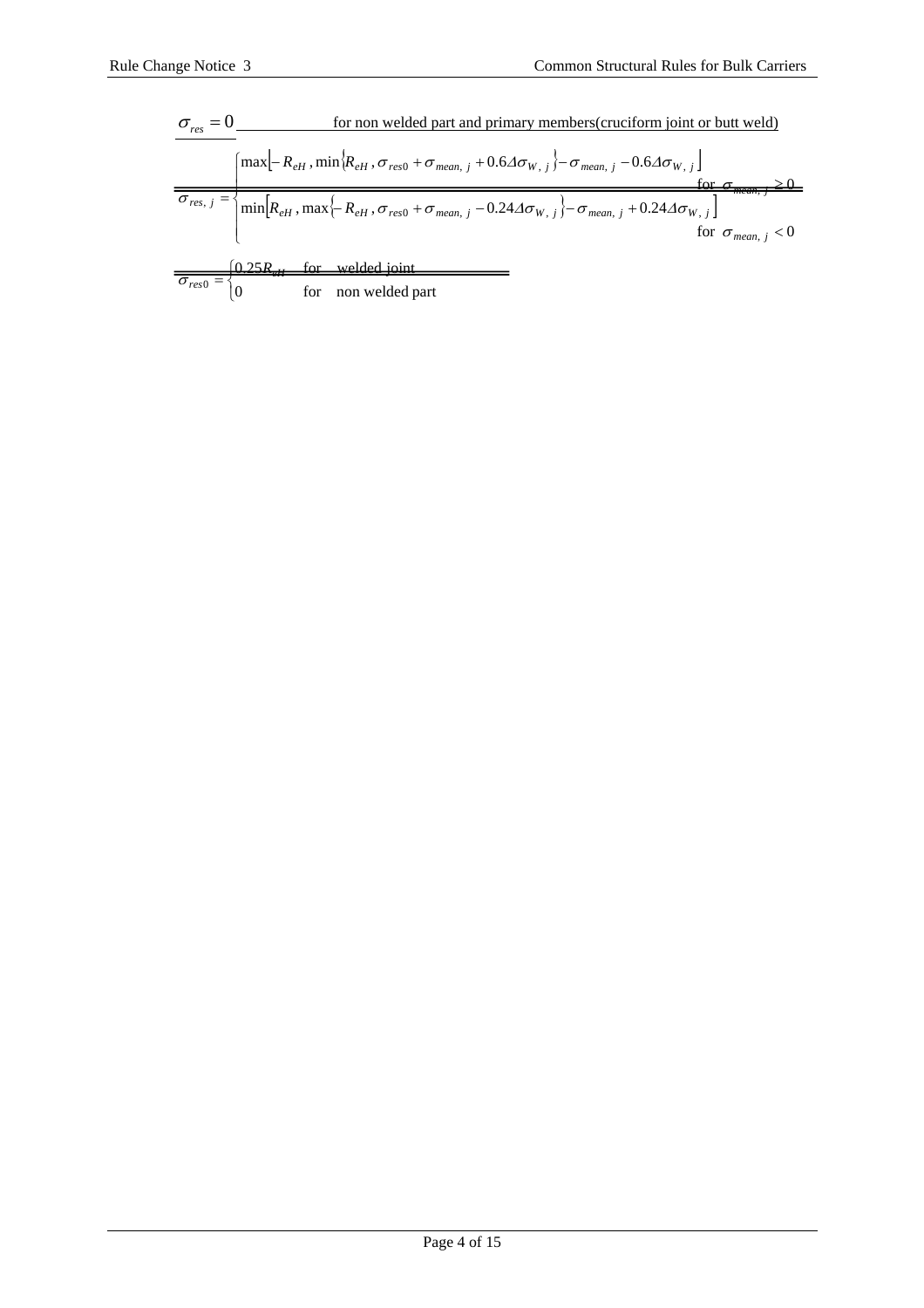# Common Structural Rules for Bulk Carriers, January 2006

## **Technical Background for Rule Change Notice** 3 **(Ch 8 Sec 2, 2.3 Equivalent notch stress range)**

Copyright in these Common Structural Rules for Bulk Carriers is owned by: American Bureau of Shipping Bureau Veritas China Classification Society Det Norske Veritas Germanischer Lloyd Korean Register of Shipping Lloyd's Register Nippon Kaiji Kyokai Registro Italiano Navale Russian Maritime Register of Shipping Copyright © 2006

The IACS members, their affiliates and subsidiaries and their respective officers, employees or agents are, individually and collectively, referred to in this clause as the 'IACS Members'. The IACS Members, individually and collectively, assume no responsibility and shall not be liable to any person for any loss, damage or expense caused by reliance on the information or advice in this document or howsoever provided, unless that person has signed a contract with the relevant IACS Member entity for the provision of this information or advice and in that case any responsibility or liability is exclusively on the terms and conditions set out in that contract.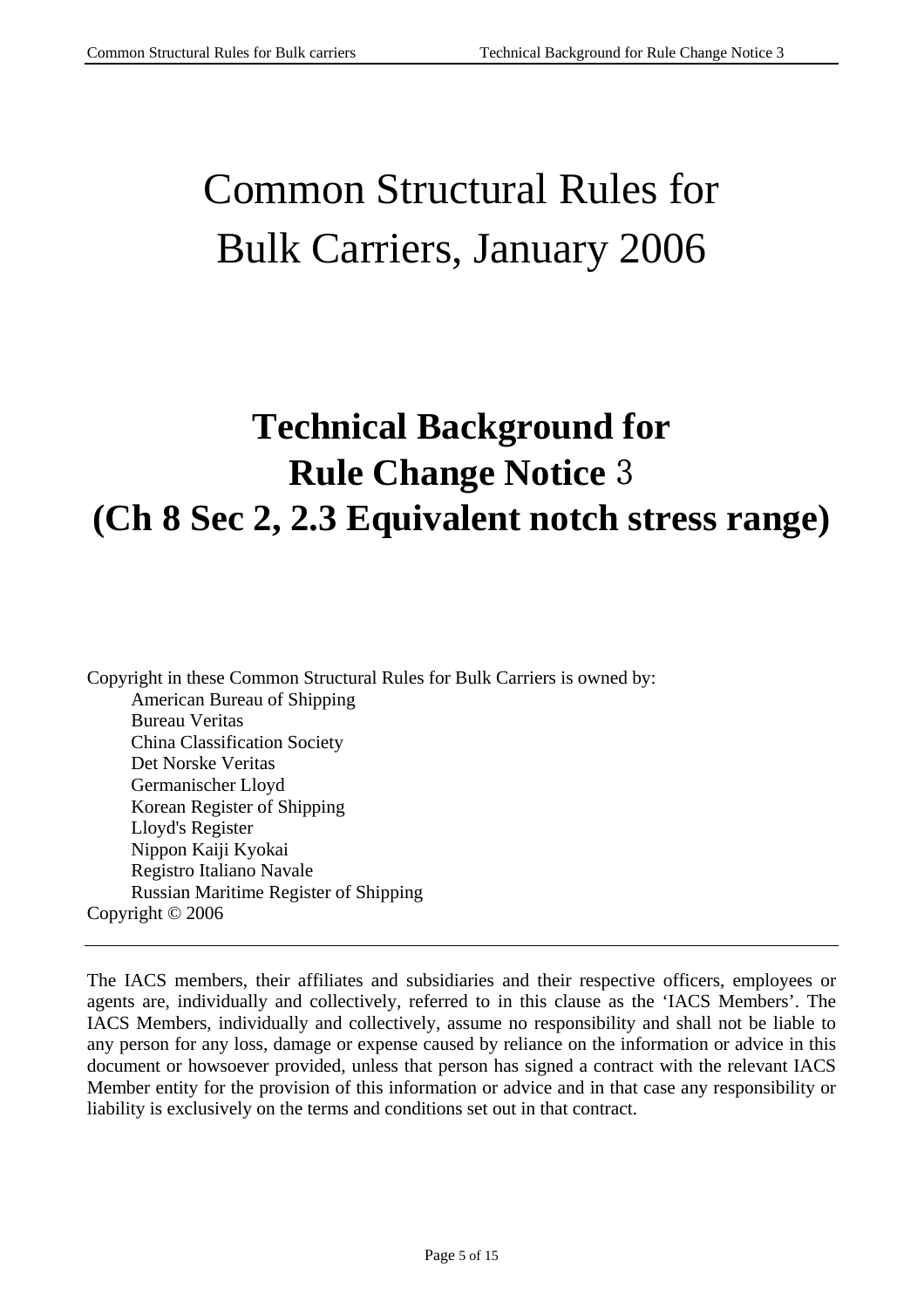## **Technical Background for the Changes Regarding Equivalent notch stress range:**

## **1. Reason for the Rule Change in Ch 8 Sec 2 2.3:**

As specified in Appendix 1, almost all damages are occurred in ballast hold.

The reasons that the majority of damage caused by cracks occurs in ballast holds are as follows. Structural members in ballast holds are subject to high internal pressure due to ballast water. However, since they are subject to relatively low external pressure, high tensile stresses (both the mean stress and stress range are large) are placed on those structural members susceptible to low fatigue life such as lower stool connections and bilge knuckle connections as shown in Fig. 3.1, while, the stresses placed on structural members in cargo holds that are other than ballast holds are relatively small or compressive even in cases where their value is large.

Therefore, the majority of damage caused by cracks occurs in ballast holds. In the case of bilge knuckle connections in ballast holds under heavy ballast conditions, since the sum of the tensile mean stress and 0.6 times stress range are greater than  $R_{\text{eH}}$ , the term  $\sigma_{\text{res0}}$  does not affect any

formula specified in CH 8 Sec 2 [2.3.2] of the current CSR (See the background for the treatment of residual stress specified in Appendix 2.

This means that any fatigue assessment results for structural members such as those bilge knuckle connections in which damage occurs are not affected by the value of residual stress.

On the other hand, with respect to those structural members in empty and loaded holds that are other than ballast holds, excessive compressive mean stresses or the mean stresses in four loading conditions are compressive or relatively low.

Therefore, any fatigue assessments performed according to current rules give results which are far from our experience that less damage caused by cracks of primary members (bilge knuckles and lower stools) in empty and loaded holds other than ballast holds occur

The reasons for obtaining such results are due to the assumptions that (1) the tensile residual stresses are generated after any excessive compressive loads are removed, and (2) the existence of initial weld residual stresses of  $0.25$   $R_{\text{eH}}$ .

In some cases, the weld residual stress is released due to certain reasons for the primary members. The factors which are the cause of stress release are (i) assembly process (ii) tank test (iii) internal and external loads etc. And we obtained the remark that the weld residual stress is released even if the large compressive load is applied

Based on the above knowledge, the calculation formula of the equivalent hot spot stress range is corrected to make weld residual stress zero except the case for ordinary stiffener. Moreover, it is also known that when excessive compression loads are imposed on the welded structure and then removed, it does not lead to production of tensional residual stress. This knowledge has been reflected in the formula.

However, the assumption of initial weld residual stress is kept for longitudinal stiffeners, because longitudinal stiffeners penetrate transverse webs at so many locations that the estimation should be left on the safer side.

Furthermore, the stress concentration at the hot spots subjected to fatigue strength assessment can be mitigated by grinding as can the stress concentration in primary members. As the CSR for tankers reflects this information, the effects of stress mitigation by grinding have been included in the assessment of primary members except the connection of side frames which the boxing fillet welds are adopted, considering the actual and practical construction procedure.

### **2. Summary of the Rule Change**

#### **2.1 Improvement of the calculation of the equivalent hot spot stress range of primary members to include weld residual stress and excessive compressive stress**

(1) The current assumption of the initial weld residual stress is to be applied to the fatigue strength assessment for longitudinal stiffeners.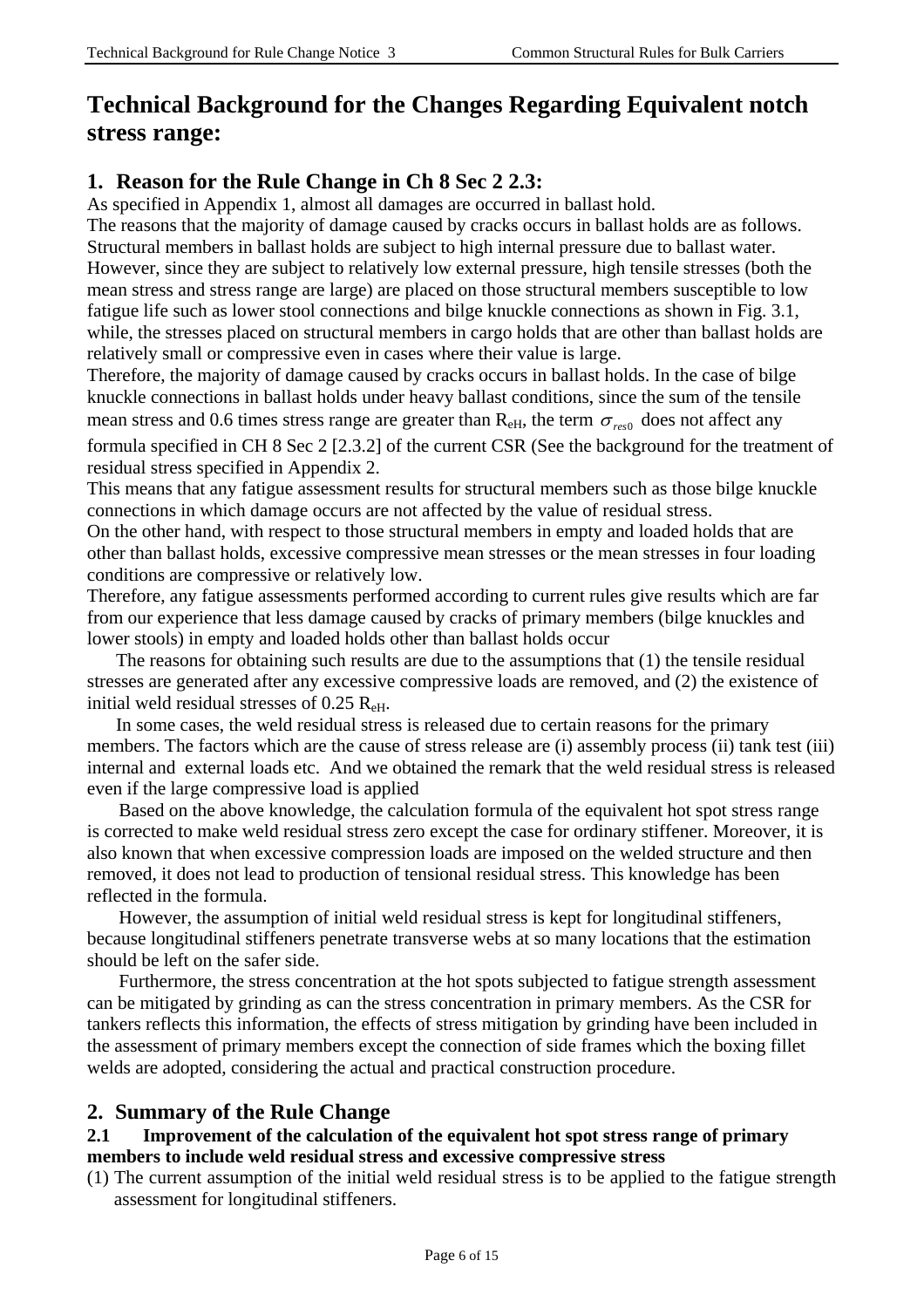$$
\sigma_{res} = 0.25 R_{\rm eff}
$$
 for ordinary stiffener

(2) As the effects of weld residual stress do not need to be considered for primary members, the assumption of the initial weld residual stress is to be added in a similar way to the current assumption for non welded parts in which the residual stress does not exist.

 $\sigma_{res} = 0$ , (for non welded part and primary members (cruciform and butt weld)

#### **2.2 Consideration of the effects of grinding**

In the calculation of hot spot stress, the coefficient for the grinding effect is to be defined with reference to the 'International Institute of Welding (IIW) Recommendation of IIW "Fatigue design welded joint and component"' and added to Ch8 Sec2 Table1.

According to the post welds improvements specified in "IIW Recommendations on Post Weld Improvements of Steel and Aluminum Structures, XIII-1965-00, 2004", grinder finishing for the purpose of removing any undercut and /or smoothing any welding beads is recommended to be carried out.

The recommended practice for grinder finishing is to the plate surface to a depth of at least 0.5mm from the bottom of the visible undercut but not to exceed 1.0mm.

According to the results of experiments specified in several technical papers, the grinder effect on fatigue life is estimated to have a value of 1.3. If a value of 1.0 is used for those surfaces that are not subjected to grinder finishing then this is an improvement.

According to "IIW Recommendations for Fatigue Design of Welded Joints and Components, 2004, IIW Document XIII-1965-03/XV-1127-03" the grinder effect value is to be taken as 1.25 in order to be on the safe side. For example, (extract of IIW Rec.) No. 511



Two-sided fillets, toe ground: 100MPa Fillet weld(s) as welded : 80MPa  $(100/80=1.25)$ 

The recommended value is based on the results of experiments that used specimens in well controlled conditions.

Considering that any actual grinding work on structures is not so well controlled, we feel that, to be even more on the safe side, the grinder effect value should be even further lowered to 1.15 as proposed in Rule Change Notice 3.

| Table 1 I aligue holen factors Is |                                                       |                                                                                                      |  |
|-----------------------------------|-------------------------------------------------------|------------------------------------------------------------------------------------------------------|--|
| <b>Subject</b>                    | <b>KfNot Grinding</b><br><b>Without weld grinding</b> | <del>Grinding</del><br><b>With weld grinding</b><br>(not applicable and boxing)<br>fillet welding*1) |  |
| Butt welded joint                 | 1.25                                                  | l.10                                                                                                 |  |
| Fillet welded joint               | 1.30                                                  | 1.15*2                                                                                               |  |
| Non welded part                   | -.00                                                  |                                                                                                      |  |

Table 1 Fatigue notch factors  $K<sub>c</sub>$ 

Note:

\*1 Boxing fillet welding is defined as a fillet weld around a corner of a member as an extension of the principal weld. \*2 This is applicable for deep penetration welding, or full penetration welding only.

However, to avoid any risk of root cracking, the application of this technique is limited to deep penetration welding or full penetration welding.

Furthermore, in order to ensure the effects of the grinding, procedures specified by the International Institute of Welding have been added to the Rules.

### **3. Effects due to this change**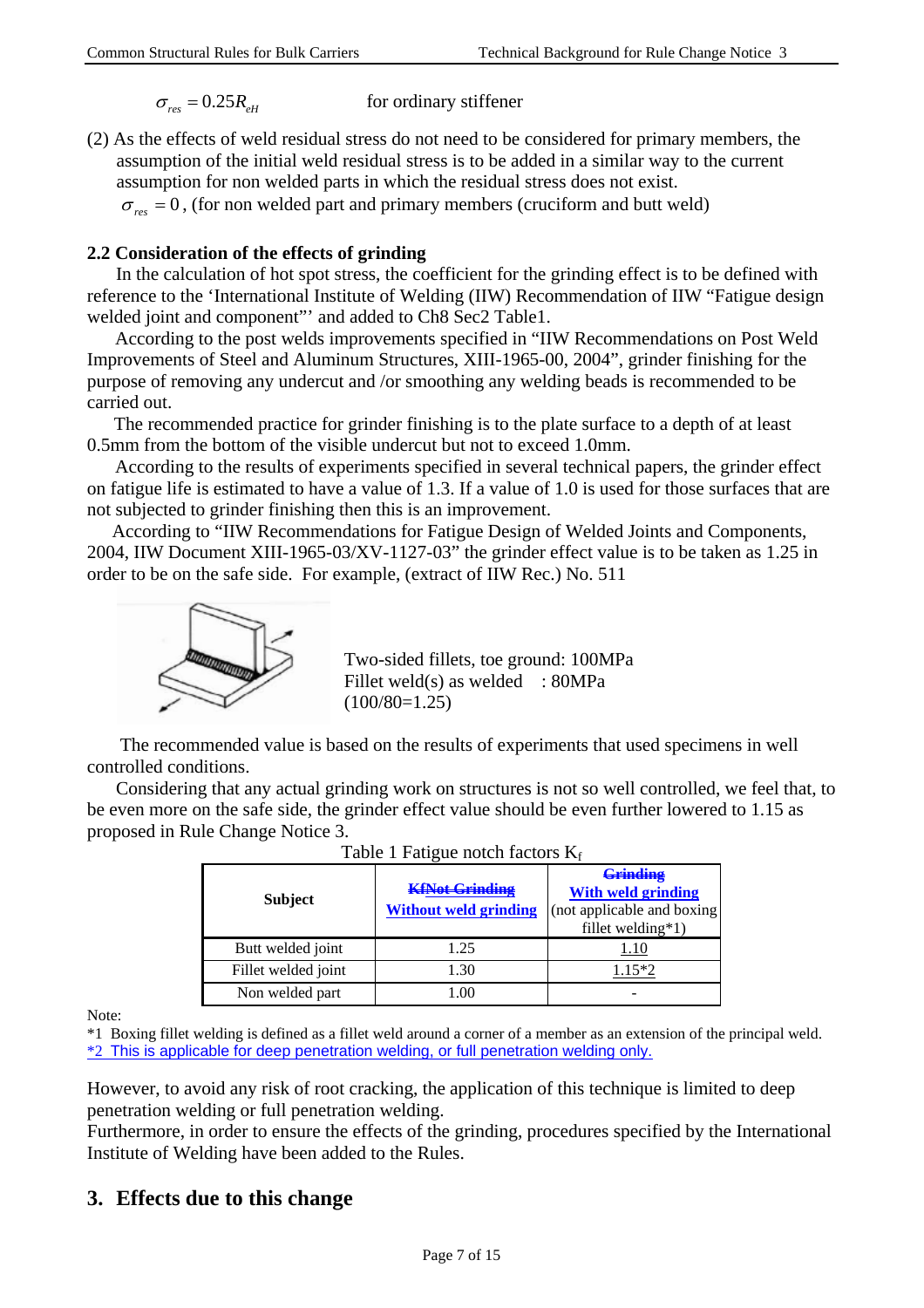To see the effects of the change to the calculation formulae of the equivalent hot spot stress range for primary members, the fatigue strength assessment of the connections of the inner bottom plate with the bilge hopper sloping plate and the lower stool side plate was carried out. For reference, all the lower stool side plates have slanted configuration.

|             | Type of ship       |                     | Type of cargo holds |             |
|-------------|--------------------|---------------------|---------------------|-------------|
| A           | Cape (DSS)<br>170K | <b>Ballast hold</b> | Empty hold          | Loaded hold |
| B           | Cape (SSS)<br>180K | <b>Ballast hold</b> | Loaded hold         |             |
| $\mathbf C$ | Panamax (SSS) 82K  | <b>Ballast hold</b> | Empty hold          |             |
| D           | Panamax (SSS) 110K | <b>Ballast hold</b> | Loaded hold         |             |
| E           | Handymax (SSS) 57K | <b>Ballast hold</b> | Empty hold          |             |

| Table 3.1 Considerable ships and cargo holds |  |  |  |
|----------------------------------------------|--|--|--|
|                                              |  |  |  |

The equivalent hot spot stress range and mean stress obtained by FEA are shown in Figure 3.1 The following cumulative fatigue damage was calculated from the above equivalent hot spot stress range and mean stress.

(1) The cumulative fatigue damage according to the current CSR

- (2)(a) The cumulative fatigue damage according to the corrected formulae in 2.1 ("mod\_1" in Figure 3.2)
	- (b) The cumulative fatigue damage according to the corrected formulae in 2.1 with the effect of grinding in  $2.2$  ("mod $_1(G)$  in Figure 3.2)

The results of the cumulative fatigue damage are shown in Figure 3.2.

From the results in Figure 3.2, the following can be said about the corrected formulae in 2.1.

- (1) There is no effect on the cumulative fatigue damage at the fatigue assessment points in ballast holds where there was high tensional mean stress.
- (2) In cargo holds other than ballast holds, the cumulative fatigue damage at the fatigue assessment points was less than that of the current CSR, when there was compressive or low tensional mean stress and the hot spot stress range was large.
- (3) The relative tendency of the cumulative fatigue damage at the fatigue assessment points in ballast holds and other holds was consistent with the damage record specified in the Appendix.
- (4) The cumulative fatigue damage with grinding was about 60% of that without grinding.

#### **4. Impact on scantlings**

Since the results of the fatigue strength assessment depend on various countermeasures such as grinding, additional reinforcement, inset plate or local thickness increase, and other fabrication improvements, the scantling impact due to this change cannot be estimated directly. However, the correction of the calculation formulae mitigates the excessive result on fatigue damage in cargo holds other than ballast holds, where less fatigue cracks have been found in the damage record.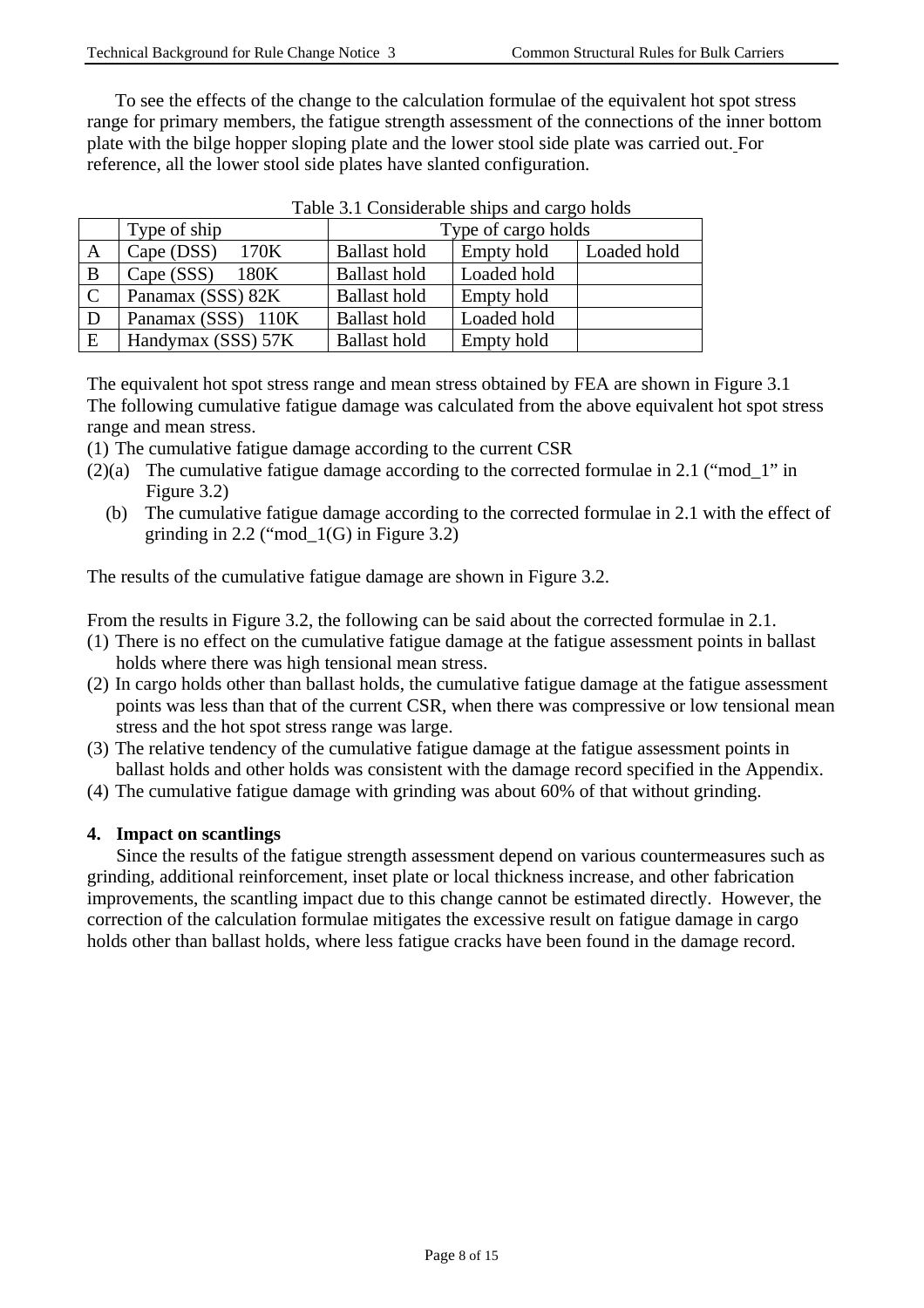

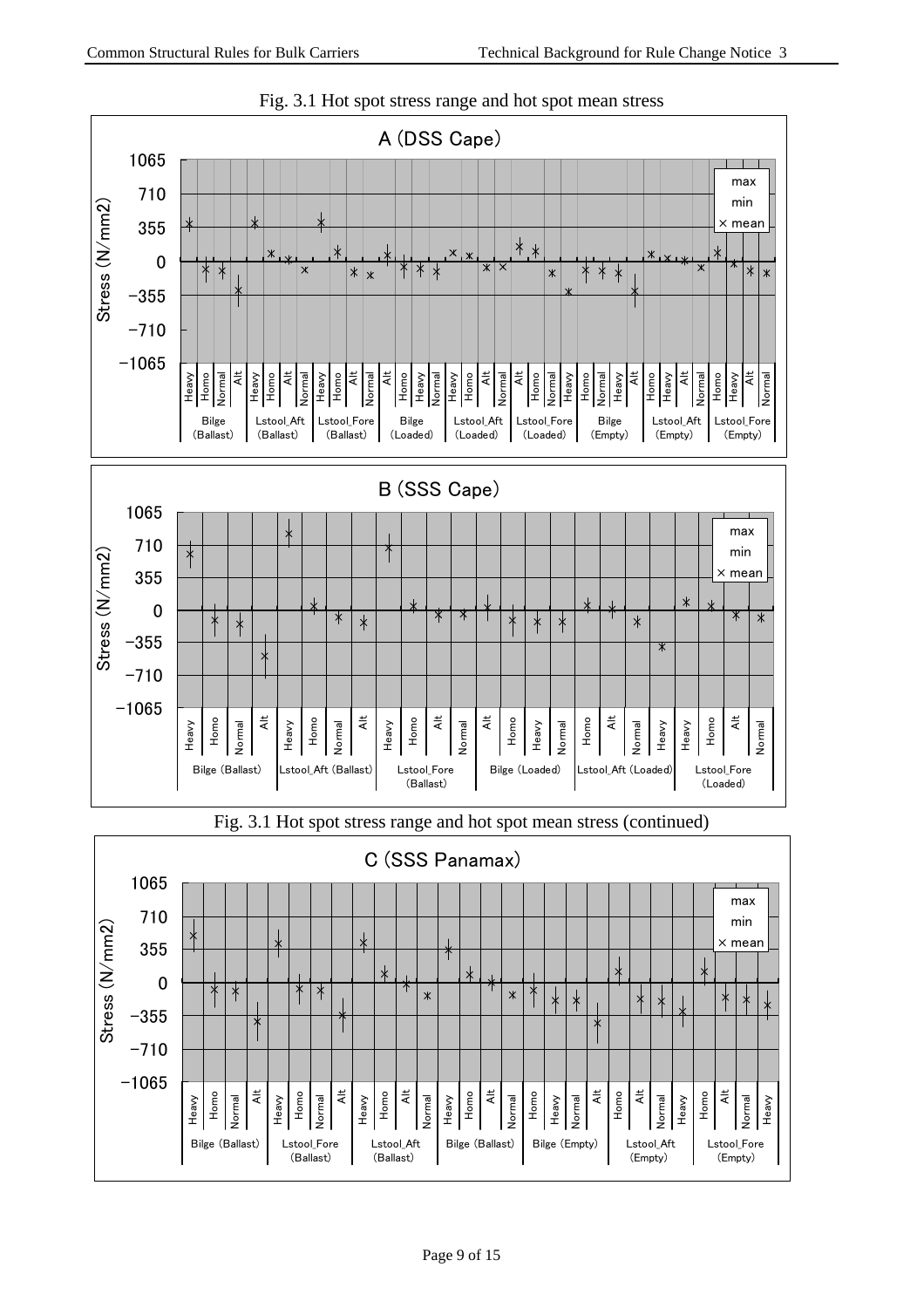

\*"Lstool\_Aft" and "Lstool\_Fore" mean the lower stool of the aft end and fore end of the cargo hold.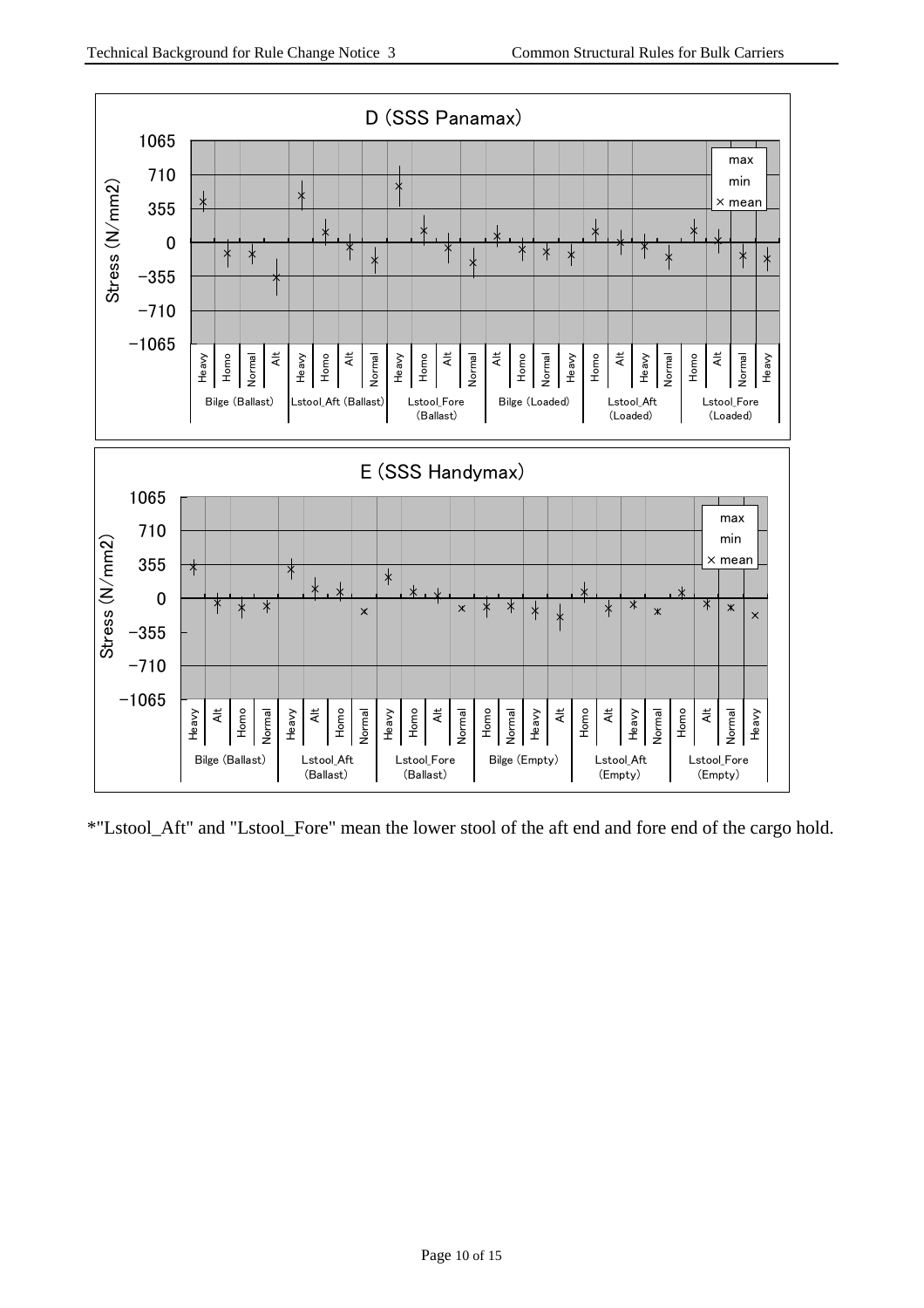

#### Fig. 3.2 Cumulative fatigue damage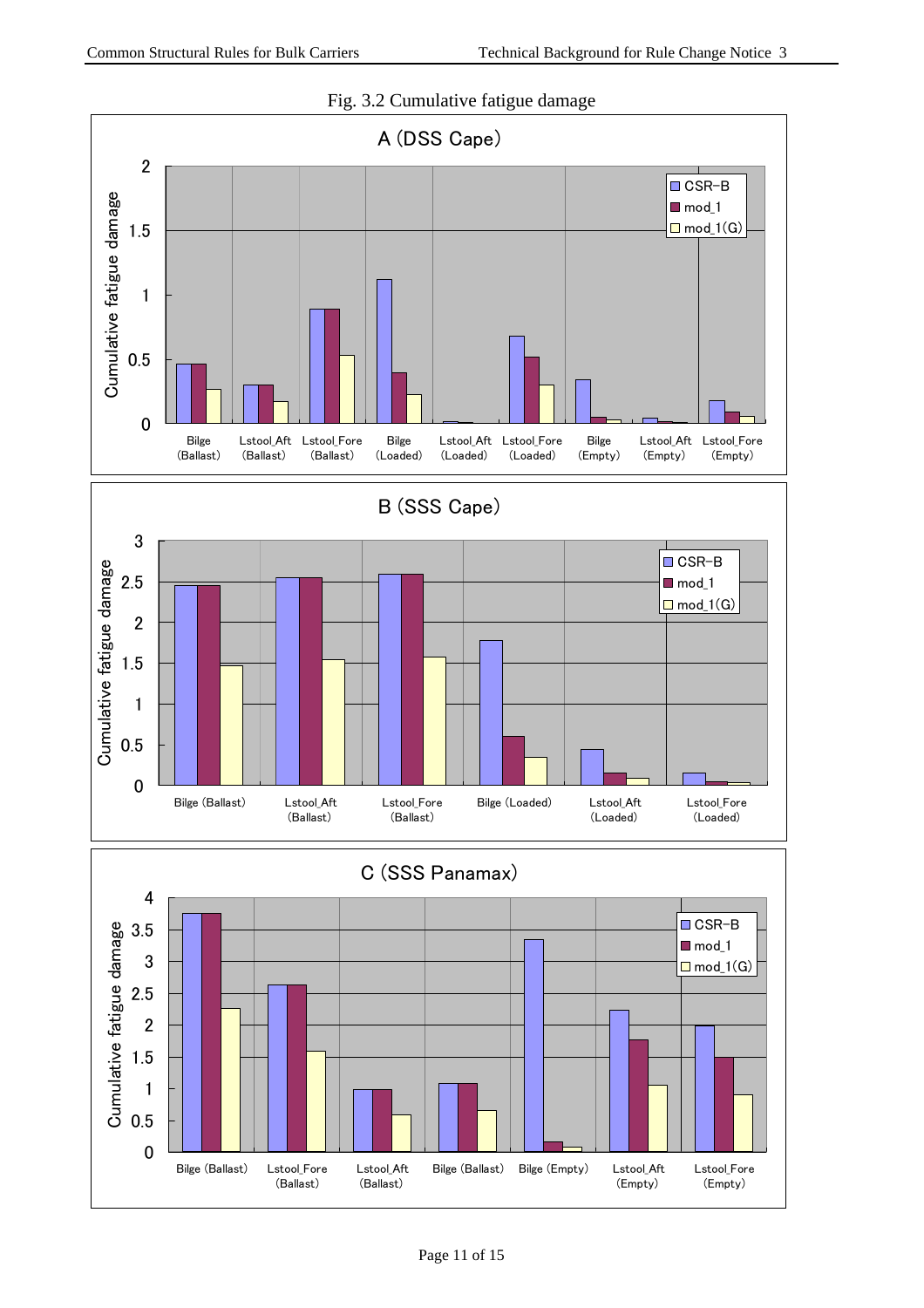

Fig. 3.2 Cumulative fatigue damage (Continued)

\*"Lstool\_Aft" and "Lstool\_Fore" mean the lower stool of the aft end and fore end of the cargo hold.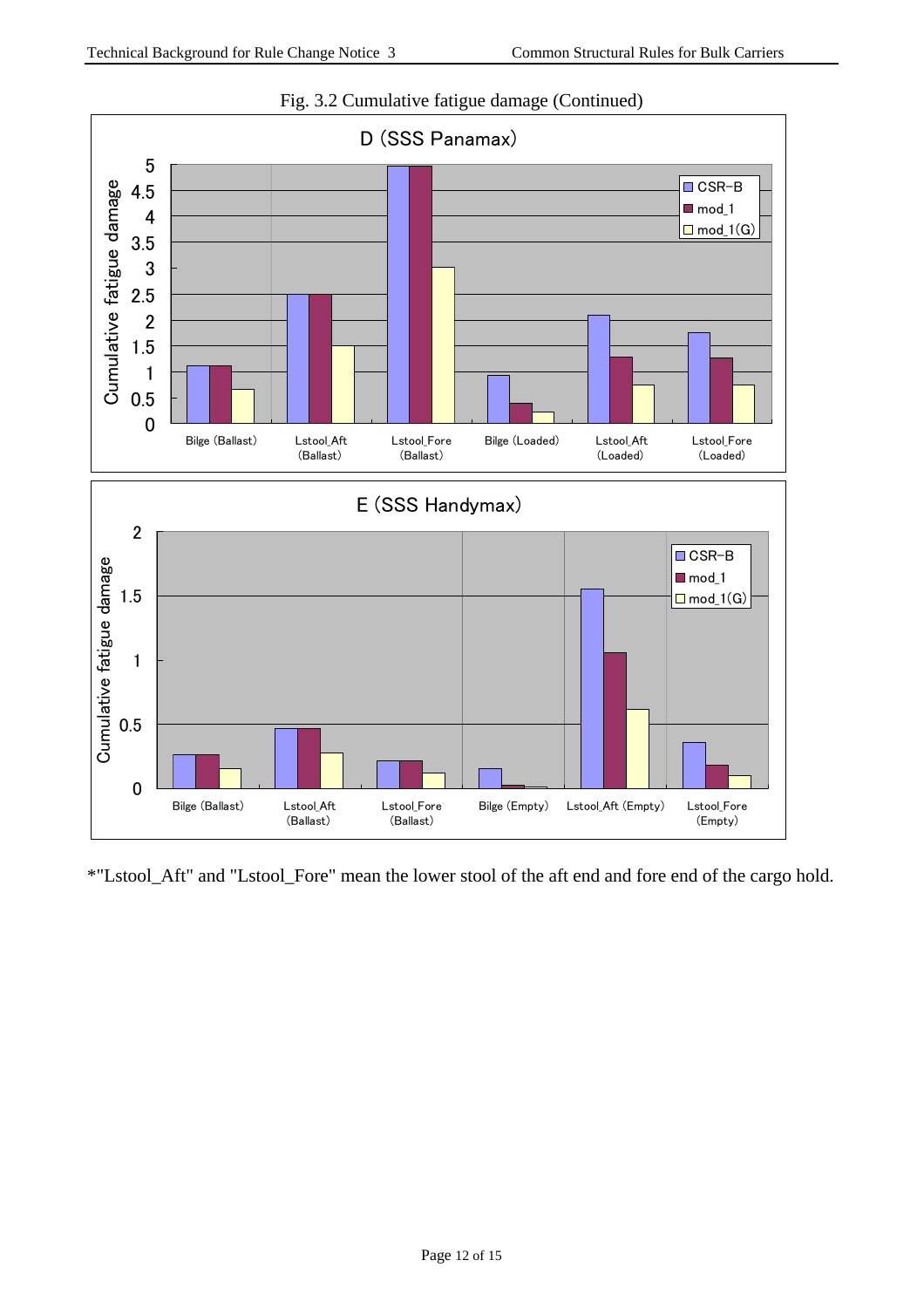## **Appendix 1 Damage record**

The members and locations specified in Ch 8 Sec 1 of CSR for Bulk Carriers are those that have a potential risk of fatigue damage regardless of the type of hold or damage frequency.

We surveyed damage data of the primary members listed below that require fatigue strength assessment in order to comprehend the exact risk of fatigue damage:

- Connections between inner bottom plating and sloping and/or vertical plate of lower stool (IB/slant of LS)
- Connections between inner bottom plating and sloping plate of hopper tank (IB/sloping of BH)
- Connections between inner hull plating and sloping plate of hopper tank (IS/sloping of BH)
- Connections between transverse bulkhead and sloping plate of lower stool (TB/LS)
- Connections between transverse bulkhead and sloping plate of upper stool (TB/US)
- Connections between hold frames and sloping plate of lower wing tank (HF/BH)
- Connections between hold frames and sloping plate of upper wing tank (HF/TST)

The survey was carried out according to the following conditions.

- (1) Crack damage data reported between 1996 and 2007 in the 3015 ships constructed between 1958 and 2007
- (2) Damage that occurred due to design, fatigue, or unknown causes
- (3) For hold frames, damage of ships complying with IACS S12 (1992)

Damage data is classified by the type of hold (ballast hold and cargo hold) and the number of cases of damage is normalized by the number of classified holds per a ship.

The results are given in Table A1.

|                  | Table AT Number of cases of damage |                                        |  |
|------------------|------------------------------------|----------------------------------------|--|
|                  | <b>Ballast hold</b>                | Cargo hold                             |  |
|                  |                                    | (No. of cases of damage / No. of cargo |  |
|                  |                                    | holds)                                 |  |
| IB/slant of LS   | 365                                |                                        |  |
| IB/sloping of BH | 173                                | 0.4                                    |  |
| IS/sloping of BH |                                    |                                        |  |
| <b>TB/LS</b>     | 92                                 | 0.2                                    |  |
| TB/US            | 63                                 | 0.5                                    |  |
| HF/BH            | 15                                 |                                        |  |
| HF/TST           | 31                                 |                                        |  |
| Total            | 748                                | $1.1\,$                                |  |

 $Table 11$  Number of cases of damage  $*$ 

Note

\* The number of cases of damage per cargo hold is the quotients of number of cargo damage divided by number of cargo holds.

As given in Table A1, the damage to members in ballast hold is 99.8% of the total number of the case of damage for primary members and the damage to holds other than ballast hold is 0.2%. About 72% of damage occurred at the connection between inner bottom plating and the sloping plate of the hopper tank and between inner bottom plating and the sloping and/or the vertical plate of the lower stool.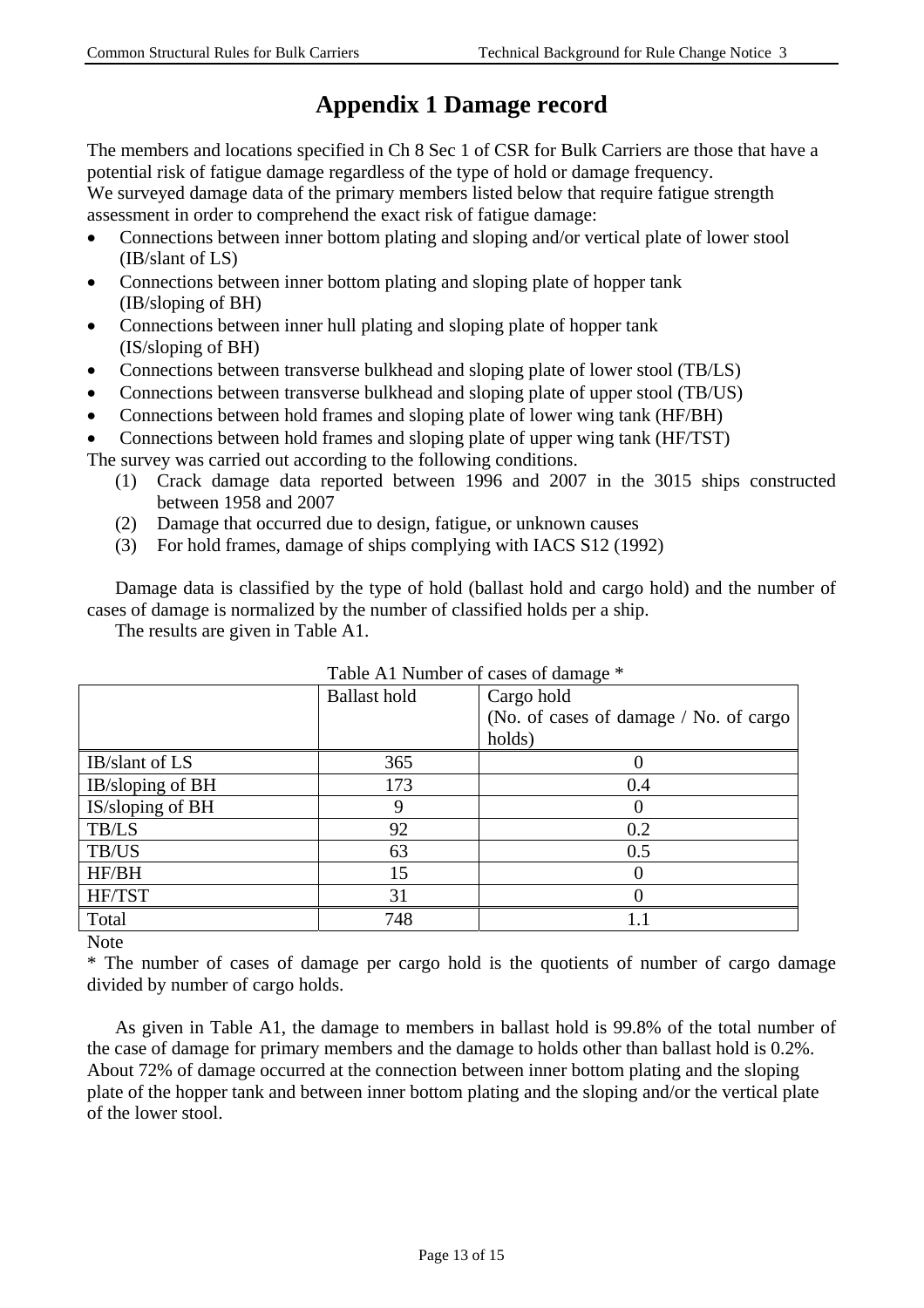## Appendix 2 Technical Background for the treatment of mean stress and residual stress

1. It is well and widely known that any initial residual stresses ( $\sigma_{res}$ ), which are tensile and have magnitudes that are normally close to the yield stresses of materials, exist in welded joints (hot spots) or their periphery thereof.

In cases where loads are imposed onto hot spots and stresses at such hot spots reach locally yield stresses, any initial residual stresses are relaxed after the removal of such loads. This phenomenon is called the shake-down effect. This shake-down effect occurs in those perfectly elasto plastic models introduced in the Rules.

Furthermore, it is also known that static mean stresses (structural mean stresses) influence the fatigue strengths.

The effect of any mean stresses influencing the fatigue strengths can be evaluated by the sum of any residual stresses and structural mean stresses.

Since the S-N curves with slopes equal to 3, as given by UK-HSE standards, express fatigue strengths of welded structures in those cases where residual welds close to the yield stresses of materials exists, it cannot be used to evaluate the effects of mean stresses.

2. The relaxation of any initial residual stresses at hot spots can be evaluated by using shake-down models based on the assumptions of perfectly elasto plastic models. Those loads to be considered are hydrostatic loads (structural mean stresses) and hydrodynamic loads induced by waves.

Since those stress ranges due to hydrodynamic loads induced by waves are random variables in which wave heights are subject to the Gaussian process, any stresses contributing to shake-down effects depend on the periods of duration in navigating under specific loading conditions.

Assuming that ships are imposed upon by significant hydrodynamic pressure only in cases where such ships are at sea, these periods of duration for one loading condition can be set to about 10 days  $(10^5 \text{ cycles})$ .

In this case, the magnitude of any stress ranges  $\sigma_s$  dominating mean stress conditions during this period can be expressed by 0.96 $\Delta \sigma_{\zeta}$  (Ref. SNAJ 190, November 2001), where  $\Delta \sigma_{\zeta}$  is defined as the maximum stress range corresponding to these  $10<sup>5</sup>$  cycles loads.

In those fatigue strength assessment procedures specified in the Rules, reference stresses correspond to 10<sup>4</sup> cycle loads. In cases where  $\Delta \sigma_5$  is defined as the maximum stress range corresponding to 10<sup>5</sup> cycles loads, the relationship between  $\Delta \sigma_5$  and  $\Delta \sigma_4$  is:

$$
\Delta \sigma_{5} = 1.25 \Delta \sigma_{4}
$$

Then, we can get the following relationship:

$$
\sigma_{s} = 0.96\Delta\sigma_{s} = 1.2\Delta\sigma_{4}
$$

The model regarding initial residual stresses  $\sigma_{res}$ , mean stresses  $\sigma_{mean}$  and  $\sigma_{s}$  can be illustrated as given in Fig. A1 and  $\sigma_{\text{max}}$  is used, in order to evaluate any shake-down effects.

From the relationship illustrated by the above figure, we can get the following equation:  $\sigma_{\text{max}} = \sigma_{\text{res}} + \sigma_{\text{mean}} + 0.5\sigma_{\text{S}} = \sigma_{\text{res}} + \sigma_{\text{mean}} + 0.6\Delta\sigma_{\text{4}}$ 

3. As specified above, shake-down effects are to be considered in cases where the  $\sigma_{\text{max}}$  exceeds the yield stress of material  $(R<sub>eff</sub>)$ .

In such cases, any considered mean stresses can be expressed by the following equation:

 $\sigma_m = R_{eH} - 0.6\Delta\sigma_4$ 

In those cases where  $0.5\sigma_s + \sigma_{res} + \sigma_{mean}$  is less than R<sub>eH</sub>:

 $\sigma_m = \sigma_{mean} + \sigma_{res}$